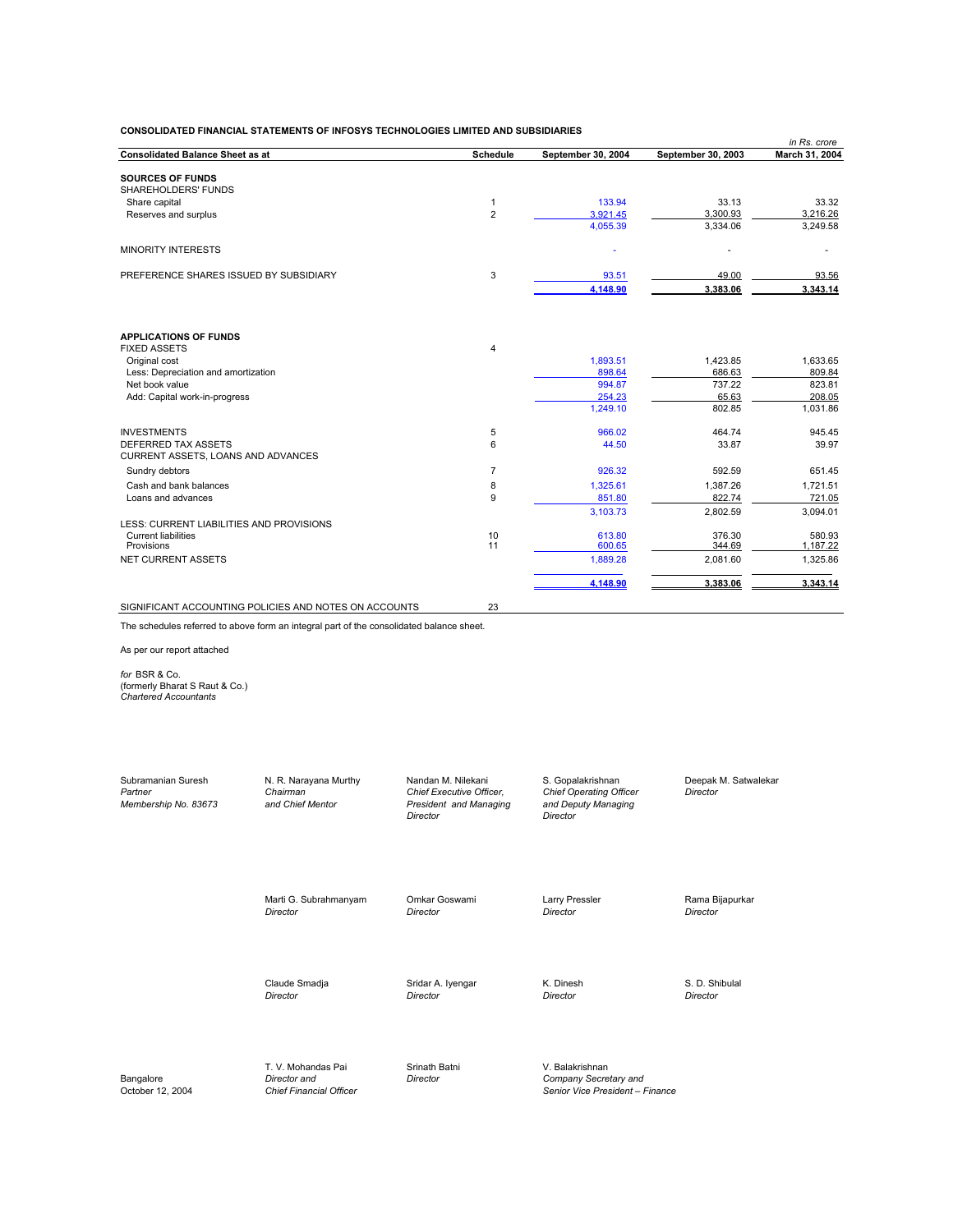| <b>Consolidated Profit and Loss Account for the</b>                                           |                 |                   | Quarter ended     | Half year ended   | in Rs. Crore, except per share data<br>Year ended |                   |  |
|-----------------------------------------------------------------------------------------------|-----------------|-------------------|-------------------|-------------------|---------------------------------------------------|-------------------|--|
|                                                                                               | <b>Schedule</b> | September 30,     |                   |                   | September 30.                                     | March 31,         |  |
|                                                                                               |                 | 2004              | 2003              | 2004              | 2003                                              | 2004              |  |
| <b>INCOME</b>                                                                                 |                 |                   |                   |                   |                                                   |                   |  |
| SOFTWARE SERVICES, PRODUCTS AND BUSINESS PROCESS MANAGEMENT                                   |                 |                   |                   |                   |                                                   |                   |  |
| Overseas                                                                                      |                 | 1.719.26          | 1.133.06          | 3.212.71          | 2.204.43                                          | 4.786.72          |  |
| Domestic                                                                                      |                 | 30.07<br>1.749.33 | 18.74<br>1.151.80 | 54.00<br>3.266.71 | 42.07<br>2.246.50                                 | 66.23<br>4.852.95 |  |
| SOFTWARE DEVELOPMENT AND BUSINESS PROCESS MANAGEMENT EXPENSES                                 | 12              | 926.66            | 595.28            | 1,731.88          | 1,174.87                                          | 2,538.67          |  |
| <b>GROSS PROFIT</b>                                                                           |                 | 822.67            | 556.52            | 1,534.83          | 1,071.63                                          | 2,314.28          |  |
| SELLING AND MARKETING EXPENSES                                                                | 13              | 122.27            | 82.69             | 227.47            | 164.34                                            | 350.90            |  |
| GENERAL AND ADMINISTRATION EXPENSES                                                           | 14              | 139.37            | 92.37             | 257.04            | 175.35                                            | 369.19            |  |
|                                                                                               |                 | 261.64            | 175.06            | 484.51            | 339.69                                            | 720.09            |  |
| OPERATING PROFIT BEFORE INTEREST, DEPRECIATION & AMORTIZATION AND                             |                 |                   |                   |                   |                                                   |                   |  |
| <b>MINORITY INTEREST</b>                                                                      |                 | 561.03            | 381.46            | 1,050.32          | 731.94                                            | 1,594.19          |  |
| <b>INTEREST</b>                                                                               |                 |                   |                   |                   |                                                   |                   |  |
| DEPRECIATION AND AMORTIZATION                                                                 |                 | 60.63             | 63.42             | 113.20            | 108.56                                            | 236.73            |  |
| OPERATING PROFIT AFTER INTEREST, DEPRECIATION & AMORTIZATION AND<br><b>MINORITY INTERESTS</b> |                 | 500.40            | 318.04            | 937.12            | 623.38                                            | 1,357.46          |  |
|                                                                                               |                 |                   |                   |                   |                                                   |                   |  |
| OTHER INCOME                                                                                  | 15              | 29.60             | 43.16             | 45.31             | 75.10                                             | 123.38            |  |
| PROVISION FOR INVESTMENTS<br>NET PROFIT BEFORE TAX AND MINORITY INTERESTS                     |                 | 0.07<br>529.93    | 0.22<br>360.98    | 0.06<br>982.37    | 6.59<br>691.89                                    | 9.67<br>1,471.17  |  |
| PROVISION FOR TAXATION                                                                        | 16              | 82.56             | 60.00             | 146.67            | 112.00                                            | 227.54            |  |
| NET PROFIT BEFORE MINORITY INTERESTS                                                          |                 | 447.37            | 300.98            | 835.70            | 579.89                                            | 1,243.63          |  |
| <b>MINORITY INTERESTS</b>                                                                     |                 |                   |                   |                   |                                                   |                   |  |
| NET PROFIT AFTER TAX AND MINORITY INTERESTS                                                   |                 | 447.37            | 300.98            | 835.70            | 579.89                                            | 1.243.63          |  |
| <b>Balance brought forward</b>                                                                |                 | 456.39            | 278.91            | 70.67             |                                                   |                   |  |
| Less: Residual dividend paid for fiscal 2004                                                  |                 |                   |                   | 2.31              |                                                   |                   |  |
| Dividend tax on the above                                                                     |                 | 1.97<br>454.42    | 278.91            | 2.27<br>66.09     | $\overline{\phantom{a}}$                          | ч.                |  |
|                                                                                               |                 |                   |                   |                   |                                                   |                   |  |
| AMOUNT AVAILABLE FOR APPROPRIATION                                                            |                 | 901.79            | 579.89            | 901.79            | 579.89                                            | 1,243.63          |  |
| <b>DIVIDEND</b>                                                                               |                 |                   |                   |                   |                                                   |                   |  |
| Interim<br>Final                                                                              |                 | 133.93            | 96.09             | 133.93            | 96.09                                             | 96.09<br>99.96    |  |
| One-time special dividend                                                                     |                 |                   |                   |                   |                                                   | 666.41            |  |
| <b>Total dividend</b>                                                                         |                 | 133.93            | 96.09             | 133.93            | 96.09                                             | 862.46            |  |
| Dividend tax                                                                                  |                 | 17.50             | 12.31             | 17.50             | 12.31                                             | 110.50            |  |
| Amount transferred - general reserve<br>Balance in Profit and Loss account                    |                 | 750.36            | 471.49            | 750.36            | 471.49                                            | 200.00<br>70.67   |  |
|                                                                                               |                 | 901.79            | 579.89            | 901.79            | 579.89                                            | 1.243.63          |  |
| <b>EARNINGS PER SHARE *</b>                                                                   |                 |                   |                   |                   |                                                   |                   |  |
| Equity shares of par value Rs. 5/- each                                                       |                 |                   |                   |                   |                                                   |                   |  |
| Basic<br><b>Diluted</b>                                                                       |                 | 16.71<br>16.34    | 11.36<br>11.26    | 31.25<br>30.64    | 21.88<br>21.75                                    | 46.85<br>46.27    |  |
| Number of shares used in computing earnings per share                                         |                 |                   |                   |                   |                                                   |                   |  |
| Basic                                                                                         |                 | 26,76,76,465      | 26,50,28,112      | 26,74,06,246      | 26,50,04,404                                      | 26,54,47,776      |  |
| Diluted                                                                                       |                 | 27,37,76,678      | 26,72,97,616      | 27,27,68,201      | 26.66.04.340                                      | 26.87.87.016      |  |
| SIGNIFICANT ACCOUNTING POLICIES AND NOTES ON ACCOUNTS                                         | 23              |                   |                   |                   |                                                   |                   |  |
| * refer to note 23.3.21                                                                       |                 |                   |                   |                   |                                                   |                   |  |

As per our report attached

*for* BSR & Co. (formerly Bharat S Raut & Co.) *Chartered Accountants*

| Subramanian Suresh<br>Partner<br>Membership No. 83673 | N. R. Narayana Murthy<br>Chairman<br>and Chief Mentor                | Nandan M. Nilekani<br>Chief Executive Officer,<br>President and Managing<br>Director | S. Gopalakrishnan<br><b>Chief Operating Officer</b><br>and Deputy Managing<br>Director | Deepak M. Satwalekar<br><b>Director</b> |
|-------------------------------------------------------|----------------------------------------------------------------------|--------------------------------------------------------------------------------------|----------------------------------------------------------------------------------------|-----------------------------------------|
|                                                       | Marti G. Subrahmanyam<br>Director                                    | Omkar Goswami<br>Director                                                            | Larry Pressler<br>Director                                                             | Rama Bijapurkar<br><b>Director</b>      |
|                                                       | Claude Smadja<br><b>Director</b>                                     | Sridar A. Iyengar<br><b>Director</b>                                                 | K. Dinesh<br>Director                                                                  | S. D. Shibulal<br>Director              |
| Bangalore<br>October 12, 2004                         | T. V. Mohandas Pai<br>Director and<br><b>Chief Financial Officer</b> | Srinath Batni<br>Director                                                            | V. Balakrishnan<br>Company Secretary and<br>Senior Vice President - Finance            |                                         |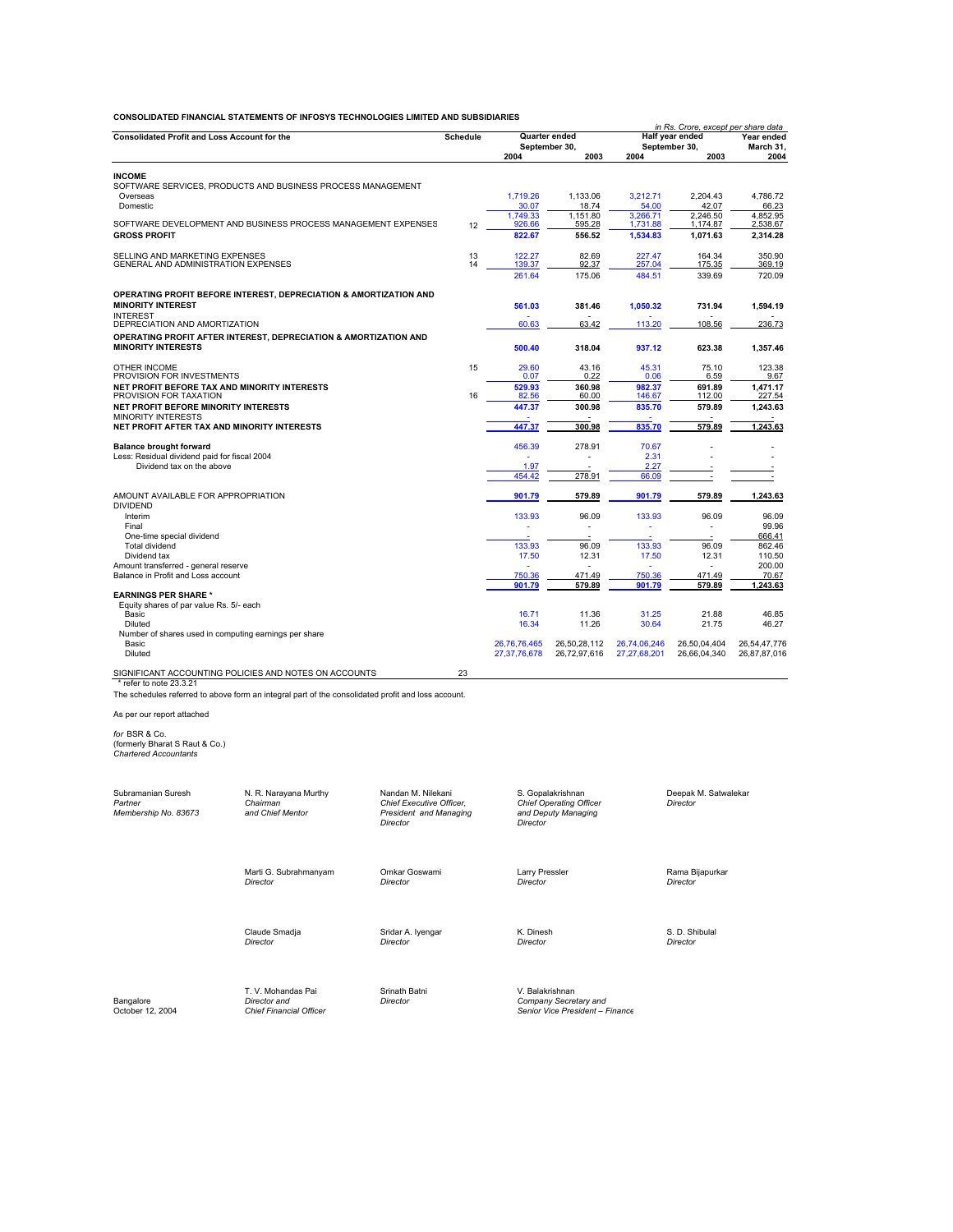|                                                                                                                                         |                 |               |          |                 |            | in Rs. crore |
|-----------------------------------------------------------------------------------------------------------------------------------------|-----------------|---------------|----------|-----------------|------------|--------------|
| <b>Consolidated Cash Flow Statement for the</b>                                                                                         | <b>Schedule</b> | Quarter ended |          | Half year ended | Year ended |              |
|                                                                                                                                         |                 | September 30, |          | September 30,   |            | March 31,    |
|                                                                                                                                         |                 | 2004          | 2003     | 2004            | 2003       | 2004         |
| <b>CASH FLOWS FROM OPERATING ACTIVITIES</b>                                                                                             |                 |               |          |                 |            |              |
| Net profit before tax                                                                                                                   |                 | 529.93        | 360.98   | 982.37          | 691.89     | 1.471.17     |
| Adjustments to reconcile net profit before tax to cash provided by operating activities                                                 |                 |               |          |                 |            |              |
| (Profit)/Loss on sale of fixed assets                                                                                                   |                 | (0.05)        | ä,       | (0.12)          | 0.01       | 0.41         |
| Depreciation and amortization                                                                                                           |                 | 60.63         | 63.42    | 113.20          | 108.56     | 236.73       |
| Interest and dividend income                                                                                                            |                 | (22.92)       | (23.91)  | (52.28)         | (47.22)    | (102.23)     |
| Provisions for investments                                                                                                              |                 | 0.07          | 0.22     | 0.06            | 6.59       | 9.67         |
| Effect of exchange differences on translation of foreign currency cash and cash                                                         |                 |               |          |                 |            |              |
| equivalents                                                                                                                             |                 | (1.86)        | 1.59     | (9.01)          | 3.17       | 4.91         |
| Changes in current assets and liabilities                                                                                               |                 |               |          |                 |            |              |
| Sundry debtors                                                                                                                          |                 | (89.69)       | (27.09)  | (274.87)        | (73.94)    | (132.80)     |
| Loans and advances                                                                                                                      | 17              | (25.68)       | 4.03     | (60.30)         | (5.44)     | (17.67)      |
| Current liabilities and provisions                                                                                                      | 18              | 107.67        | 18.99    | 51.24           | 56.89      | 262.20       |
| Income taxes paid during the period/ year                                                                                               | 19              | (96.94)       | (49.33)  | (108.83)        | (60.51)    | (108.60)     |
| NET CASH GENERATED BY OPERATING ACTIVITIES                                                                                              |                 | 461.16        | 348.90   | 641.46          | 680.00     | 1,623.79     |
| <b>CASH FLOWS FROM INVESTING ACTIVITIES</b>                                                                                             |                 |               |          |                 |            |              |
| Purchases of fixed assets and change in capital work-in-progress                                                                        | 20              | (176.07)      | (72.63)  | (330.53)        | (133.76)   | (425.86)     |
| Acquisition of Expert Information Systems Pty. Limited, Australia                                                                       |                 |               |          |                 |            | (66.68)      |
| Proceeds on disposal of fixed assets                                                                                                    |                 | 0.14          | (0.01)   | 0.21            | 0.23       | 1.43         |
| (Investments) in / disposal of securities                                                                                               | 21              | (112.11)      | (349.83) | (20.63)         | (450.38)   | (934.17)     |
| Interest and dividend income                                                                                                            |                 | 22.92         | 23.91    | 52.28           | 47.22      | 102.23       |
| NET CASH USED IN INVESTING ACTIVITIES                                                                                                   |                 | (265.12)      | (398.56) | (298.67)        | (536.69)   | (1.323.05)   |
|                                                                                                                                         |                 |               |          |                 |            |              |
| <b>CASH FLOWS FROM FINANCING ACTIVITIES</b>                                                                                             |                 |               |          |                 |            |              |
| Proceeds from the issue of preference share capital<br>Proceeds from issuance of share capital on exercise of stock options (refer note |                 | 0.01          |          | (0.05)          |            | 44.56        |
| 23.3.22.b                                                                                                                               |                 | 40.81         | 4.02     | 124.74          | 5.08       | 122.27       |
| Dividends paid during the period/year, including dividend tax                                                                           |                 | (1.97)        |          | (869.14)        | (108.35)   | (216.75)     |
| NET CASH USED IN FINANCING ACTIVITIES                                                                                                   |                 | 38.85         | 4.02     | (744.45)        | (103.27)   | (49.92)      |
| Effect of exchange differences on translation of foreign currency cash and cash                                                         |                 |               |          |                 |            |              |
| equivalents                                                                                                                             |                 | 3.12          | (1.59)   | 10.39           | (3.17)     | (5.76)       |
| <b>NET (DECREASE)/INCREASE IN CASH AND CASH EQUIVALENTS</b>                                                                             |                 | 238.01        | (47.23)  | (391.27)        | 36.87      | 245.06       |
| CASH AND CASH EQUIVALENTS AT THE BEGINNING OF THE PERIOD/YEAR                                                                           |                 | 1,300.08      | 1,768.40 | 1.929.36        | 1,684.30   | 1,684.30     |
| CASH AND CASH EQUIVALENTS AT THE END OF THE PERIOD/YEAR                                                                                 | 22              | 1,538.09      | 1,721.17 | 1,538.09        | 1,721.17   | 1,929.36     |
| SIGNIFICANT ACCOUNTING POLICIES AND NOTES ON ACCOUNTS                                                                                   | 23              |               |          |                 |            |              |

The schedules referred to above form an integral part of the consolidated cash flow statement.

As per our report attached *for* BSR & Co. (formerly Bharat S Raut & Co.) *Chartered Accountants*

Subramanian Suresh N. R. Narayana Murthy Nandan M. Nilekani S. Gopalakrishnan Deepak M. Satwalekar<br>1. Chief Director Chairman Chief Executive Officer, Chief Operating Officer Director Partner Chairman Chairman Chairman Chairman Chief Executive Officer, **Partner Chairman Chief Operating Officer**<br>Partner Chairman Chief Operating Officer Chief Operating Officer Chief Operating Officer Chief Operating Offic President and Managing and Dep<br> *Director President and Managing* and Dep<br>
Director **Director** *Director Director*

Marti G. Subrahmanyam Omkar Goswami **Larry Pressler Communist Communist** Communist Communist Pressler Rama Bijapurkar<br>
Director Director Director Director *Director Director Director Director*

Claude Smadja Sridar A. Iyengar National S. D. Shibulal Claude Smadja S. D. Shibulal Clirector Click Control Clirector S. D. Shibulal Clirector Clirector S. D. Shibulal Clirector Street Clirector Clirector Clirector Clirec *Director Director Director Director*

T. V. Mohandas Pai Srinath Batni<br>
Director and Director

Bangalore *Director and Director Company Secretary and* October 12, 2004 *Chief Financial Officer Senior Vice President – Finance*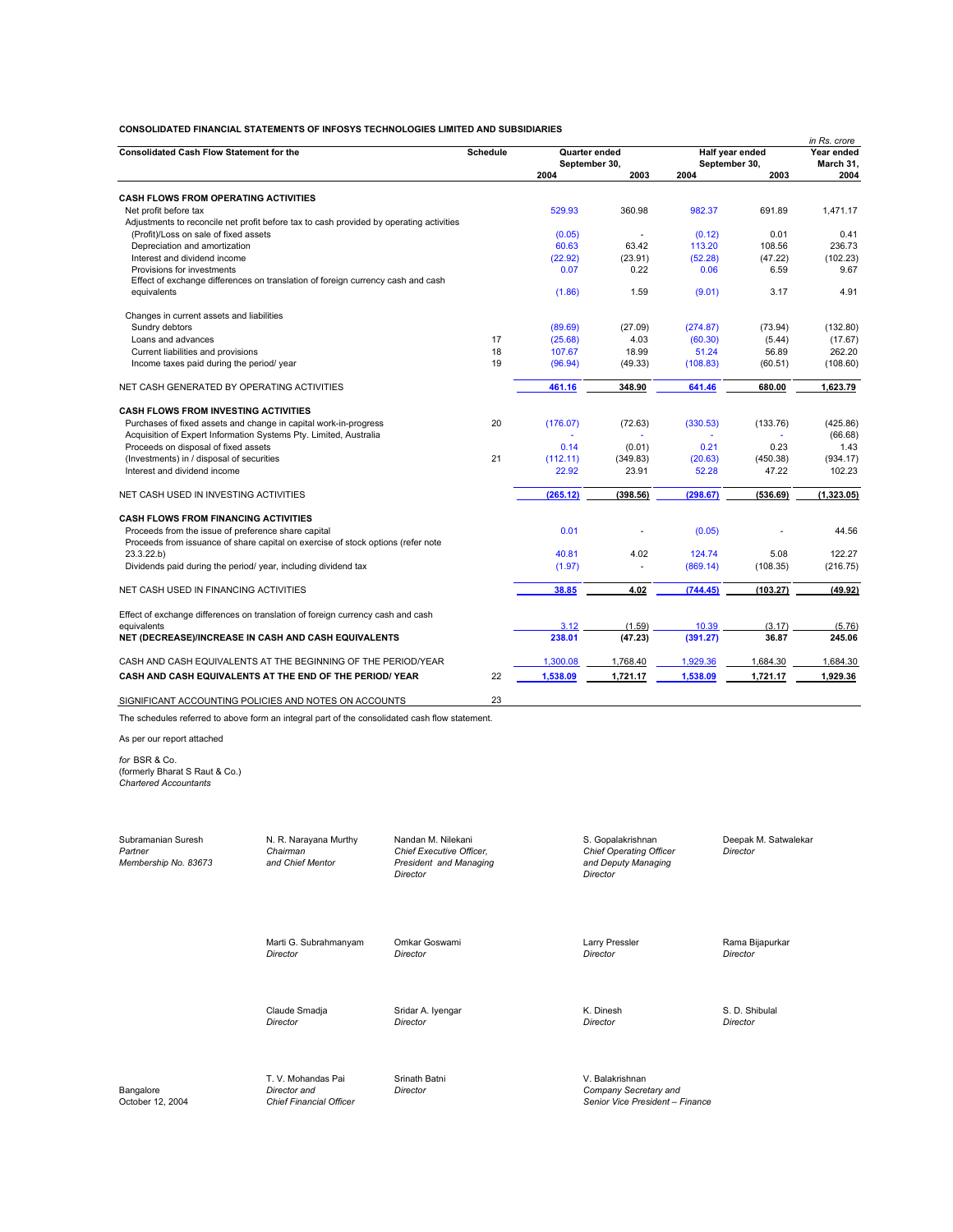| Schedules to the Consolidated Balance Sheet as at                                                                                                                  | September 30, 2004 | September 30, 2003 | in Rs. crore<br>March 31, 2004 |
|--------------------------------------------------------------------------------------------------------------------------------------------------------------------|--------------------|--------------------|--------------------------------|
| <b>1 SHARE CAPITAL</b>                                                                                                                                             |                    |                    |                                |
| Authorized                                                                                                                                                         |                    |                    |                                |
| Equity shares, Rs. 5/- par value                                                                                                                                   |                    |                    |                                |
| 30,00,00,000 (10,00,00,000; 10,00,00,000) equity shares                                                                                                            | 150.00             | 50.00              | 50.00                          |
| Issued, Subscribed and Paid Up                                                                                                                                     |                    |                    |                                |
| Equity shares, Rs. 5/- par value*<br>26,78,60,670 (6,62,68,972; 6,66,41,056) equity shares fully paid up                                                           | 133.94             | 33.13              | 33.32                          |
| [Of the above, 25,84,92,302 (5,78,88,200.; 5,78,88,200) equity shares, fully paid up have<br>been issued as bonus shares by capitalization of the general reserve] |                    |                    |                                |
|                                                                                                                                                                    | 133.94             | 33.13              | 33.32                          |
| Forfeited shares amounted to Rs. 1,500/- (Rs. 1,500/-; Rs. 1,500/-)                                                                                                |                    |                    |                                |
| * For details of options in respect of equity shares, refer to note 23.3.9<br>* Refer to note 23.3.21                                                              |                    |                    |                                |
| 2 RESERVES AND SURPLUS                                                                                                                                             |                    |                    |                                |
| Capital reserve                                                                                                                                                    | 5.94               | 5.94               | 5.94                           |
| Share premium account                                                                                                                                              |                    |                    |                                |
| As at April 1,                                                                                                                                                     | 460.90             | 338.83             | 338.83                         |
| Add: Received on exercise of stock options issued to employees                                                                                                     | 124.42<br>585.32   | 5.07<br>343.90     | 122.07<br>460.90               |
| Foreign currency translation adjustment                                                                                                                            | 0.53               |                    | (0.85)                         |
| General reserve                                                                                                                                                    |                    |                    |                                |
| As at April 1,                                                                                                                                                     | 2,679.60           | 2,479.60           | 2,479.60                       |
| Less: capitalized for issue of bonus shares<br>Add: Transfer from the profit and loss account                                                                      | 100.30             |                    | 200.00                         |
|                                                                                                                                                                    | 2.579.30           | 2.479.60           | 2,679.60                       |
| Balance in profit and loss account                                                                                                                                 | 750.36             | 471.49             | 70.67                          |
|                                                                                                                                                                    | 3,921.45           | 3,300.93           | 3,216.26                       |
| 3 PREFERENCE SHARES ISSUED BY SUBSIDIARY                                                                                                                           |                    |                    |                                |
| Authorized                                                                                                                                                         |                    |                    |                                |
| 0.0005% Cumulative convertible preference shares, Rs. 100/- par value<br>87,50,000 (43,75,000, 87,50,000) preference shares                                        | 87.50              | 43.75              | 87.50                          |
| Issued, Subscribed and Paid Up                                                                                                                                     |                    |                    |                                |
| 0.0005% Cumulative convertible preference shares, Rs. 100/- par value<br>87,50,000 (43,75,000, 87,50,000) preference shares fully paid up*                         | 87.50              | 43.75              | 87.50                          |
| Premium received on issue of preference shares                                                                                                                     | 6.01               | 5.25               | 6.06                           |
| * for details of the terms relating to the preference shares, refer to note 23.3.19                                                                                | 93.51              | 49.00              | 93.56                          |
|                                                                                                                                                                    |                    |                    |                                |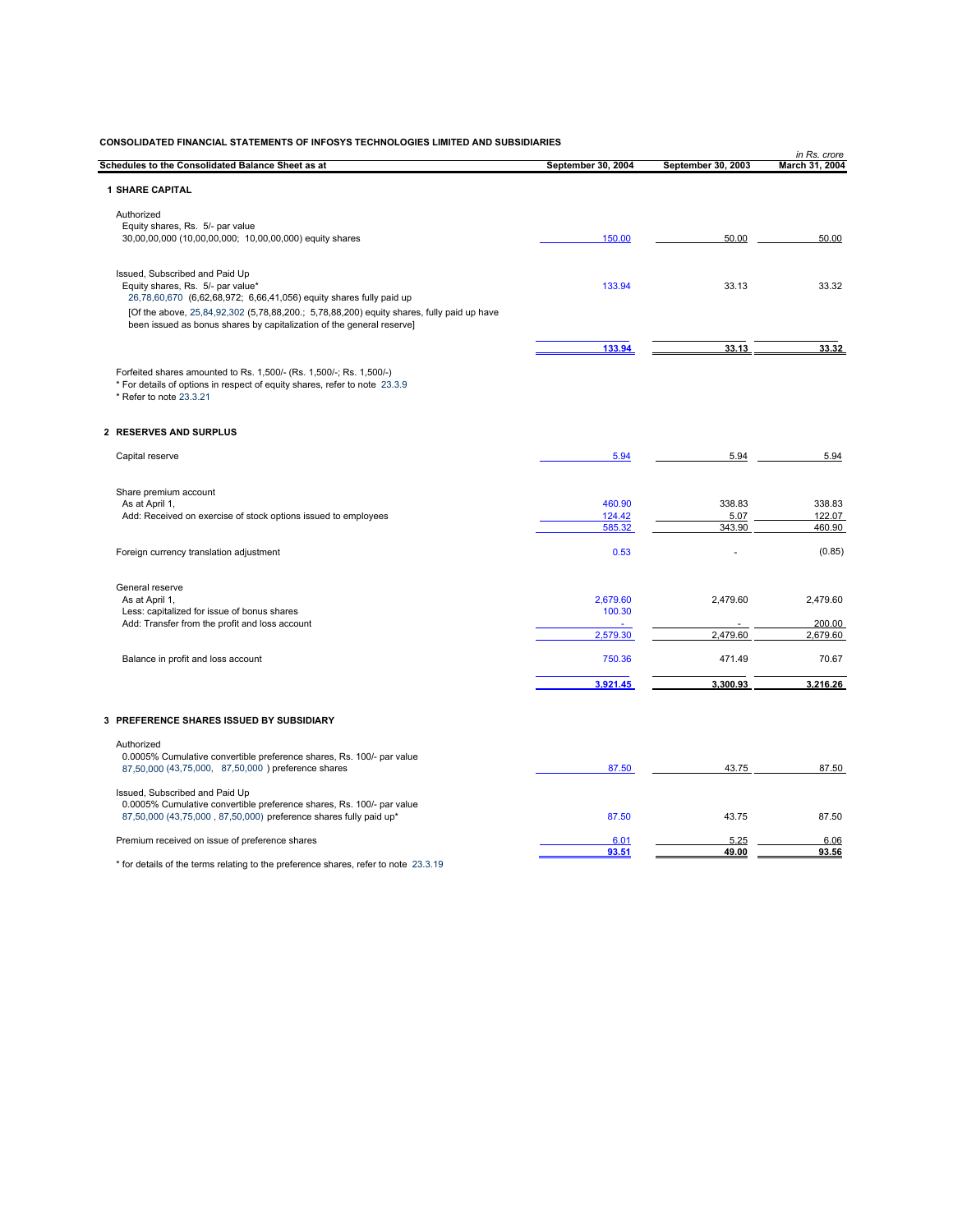### **Schedules to the Consolidated Balance Sheet**

| 4  FIXED ASSETS              |               |                         |                          |                    |               |              |                               |                    |                    |                          | in Rs. crore   |
|------------------------------|---------------|-------------------------|--------------------------|--------------------|---------------|--------------|-------------------------------|--------------------|--------------------|--------------------------|----------------|
| <b>Particulars</b>           |               |                         | <b>Original cost</b>     |                    |               |              | Depreciation and amortization |                    | Net book value     |                          |                |
|                              | Cost as at    | <b>Additions during</b> | Deletions during         | Cost as at         | As at         | For the      | <b>Deductions for</b>         | As at              | As at              | As at                    | As at          |
|                              | April 1, 2004 | the period/ year        | the period/ year         | September 30, 2004 | April 1, 2004 | period/ year | the period/ year              | September 30, 2004 | September 30, 2004 | September 30, 2003       | March 31, 2004 |
|                              |               |                         |                          |                    |               |              |                               |                    |                    |                          |                |
| Goodwill                     | 40.52         |                         |                          | 40.52              |               |              |                               |                    | 40.52              |                          | 40.52          |
| Land: free-hold              | 20.05         | 0.15                    |                          | 20.20              |               |              |                               |                    | 20.20              | 15.87                    | 20.05          |
| leasehold                    | 70.20         | 17.98                   |                          | 88.18              |               | 0.31         |                               | 0.31               | 87.87              | 32.74                    | 70.20          |
| <b>Buildings</b>             | 459.61        | 99.05                   |                          | 558.66             | 80.47         | 16.37        |                               | 96.84              | 461.82             | 364.31                   | 379.14         |
| Plant and machinery          | 283.35        | 41.17                   | $6.14$ **                | 318.38             | 165.27        | 24.17        | $6.10$ **                     | 183.34             | 135.04             | 125.16                   | 118.08         |
| Computer equipment           | 461.84        | 81.28                   | $10.77$ **               | 532.35             | 370.37        | 49.51        | $10.77$ **                    | 409.11             | 123.24             | 74.97                    | 91.47          |
| Furniture and fixtures       | 252.87        | 43.06                   | $7.58$ **                | 288.35             | 151.12        | 22.66        | $7.53$ **                     | 166.25             | 122.10             | 112.04                   | 101.75         |
| Leasehold improvements       | 2.64          | 1.50                    | $\overline{\phantom{a}}$ | 4.14               | 0.20          | 0.14         | $\overline{\phantom{a}}$      | 0.34               | 3.80               | $\overline{\phantom{a}}$ | 2.44           |
| <b>Vehicles</b>              | 0.43          | 0.16                    |                          | 0.59               | 0.27          | 0.04         |                               | 0.31               | 0.28               | 0.11                     | 0.16           |
| Intangible assets            |               |                         |                          |                    |               |              |                               |                    |                    |                          |                |
| Intellectual property rights | 42.14         |                         |                          | 42.14              | 42.14         |              |                               | 42.14              |                    | 12.02                    |                |
|                              | ,633.65       | 284.35                  | 24.49                    | 1,893.51           | 809.84        | 113.20       | 24.40                         | 898.64             | 994.87             | 737.22                   | 823.81         |
| Previous period              | 1.279.04      | 145.52                  | 0.71                     | 1.423.85           | 578.54        | 108.56       | 0.48                          | 686.63             |                    |                          |                |
| Previous year                | 1.279.04      | 361.88                  | 7.27                     | 1.633.65           | 578.54        | 236.73       | 5.43                          | 809.84             |                    |                          |                |

Note: Buildings include Rs. 250/- being the value of 5 shares of Rs. 50/- each in Mittal Towers Premises Co-operative Society Limited.

\*\* amount includes the retiral of assets which are not in active use with original cost of Rs. 23.22 and accumulated depreciation of Rs. 23.17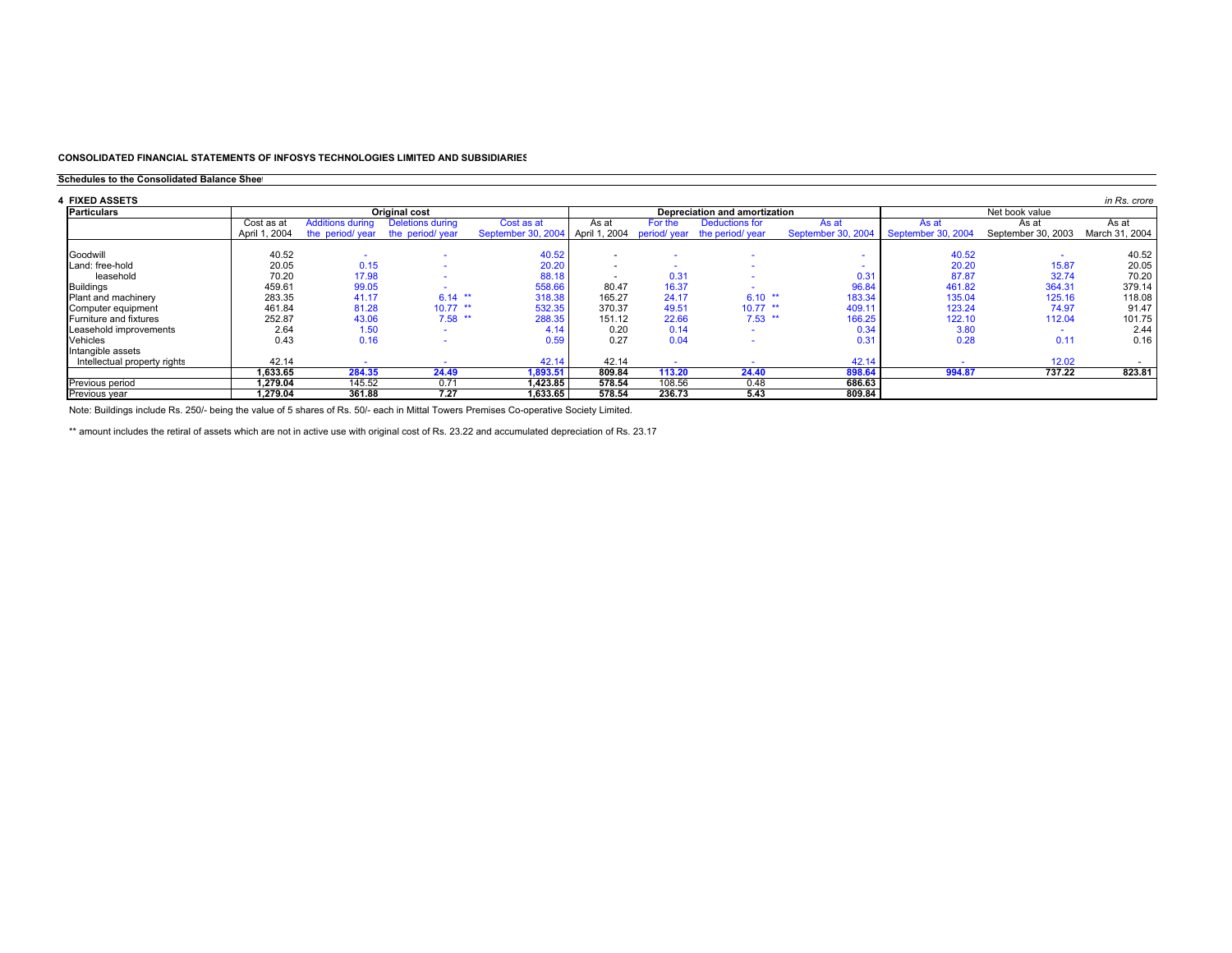|                                                                                |                    |                    | in Rs. crore   |
|--------------------------------------------------------------------------------|--------------------|--------------------|----------------|
| Schedules to the Consolidated Balance Sheet as at                              | September 30, 2004 | September 30, 2003 | March 31, 2004 |
| <b>5 INVESTMENTS</b>                                                           |                    |                    |                |
|                                                                                |                    |                    |                |
| Trade (unquoted) - at cost                                                     |                    |                    |                |
| Long-term investments                                                          | 30.01              | 51.21              | 30.01          |
| Less: Provision for investments                                                | 27.97              | 36.28              | 27.97          |
|                                                                                | 2.04               | 14.93              | 2.04           |
| Non-trade (unquoted), at the lower of cost and fair value, current investments |                    |                    |                |
| Liquid mutual funds                                                            | 963.98             | 449.81             | 943.41         |
|                                                                                | 966.02             | 464.74             | 945.45         |
| Aggregate of unquoted investments - carrying value / cost                      | 966.02             | 464.74             | 945.45         |
|                                                                                |                    |                    |                |
|                                                                                |                    |                    |                |
| <b>6 DEFERRED TAX ASSETS</b>                                                   |                    |                    |                |
| <b>Fixed assets</b>                                                            | 31.14              | 23.05              | 27.13          |
| Investments                                                                    | 3.00               | 8.20               | 6.60           |
| Sundry debtors                                                                 | 2.78               | 2.62               | 2.14           |
| Leave provisions and others                                                    | 7.58               |                    | 4.10           |
|                                                                                | 44.50              | 33.87              | 39.97          |
| <b>7 SUNDRY DEBTORS</b>                                                        |                    |                    |                |
|                                                                                |                    |                    |                |
| Debts outstanding for a period exceeding six months                            |                    |                    |                |
| Unsecured                                                                      |                    |                    |                |
| considered good                                                                |                    |                    |                |
| considered doubtful                                                            | 12.23              | 14.16              | 9.07           |
| Other debts                                                                    |                    |                    |                |
| Unsecured                                                                      |                    |                    |                |
| considered good*                                                               | 926.32             | 592.59             | 651.45         |
| considered doubtful                                                            | 5.84               | 4.79               | 4.29           |
|                                                                                | 944.39             | 611.54             | 664.81         |
| Less: Provision for doubtful debts                                             | 18.07              | 18.95              | 13.36          |
|                                                                                | 926.32             | 592.59             | 651.45         |
| * Includes dues from companies where directors are interested                  | 1.95               | 1.42               | 0.16           |
|                                                                                |                    |                    |                |
| 8 CASH AND BANK BALANCES                                                       |                    |                    |                |
| Cash on hand                                                                   | 0.18               | 0.07               | 0.01           |
| Balances with scheduled banks                                                  |                    |                    |                |
| In current accounts *                                                          | 158.10             | 95.08              | 226.87         |
| In deposit accounts in Indian Rupees<br>Balances with non-scheduled banks      | 951.79             | 1,145.04           | 1,317.28       |
| In deposit accounts in foreign currency                                        | 17.97              | 10.49              | 13.86          |
| In current accounts in foreign currency                                        | 197.57             | 136.58             | 163.49         |
|                                                                                | 1,325.61           | 1,387.26           | 1,721.51       |
|                                                                                |                    |                    |                |

\*includes balance in unclaimed dividend account 3.38 1.98 1.78 \*includes balance in escrow account - 0.04 0.81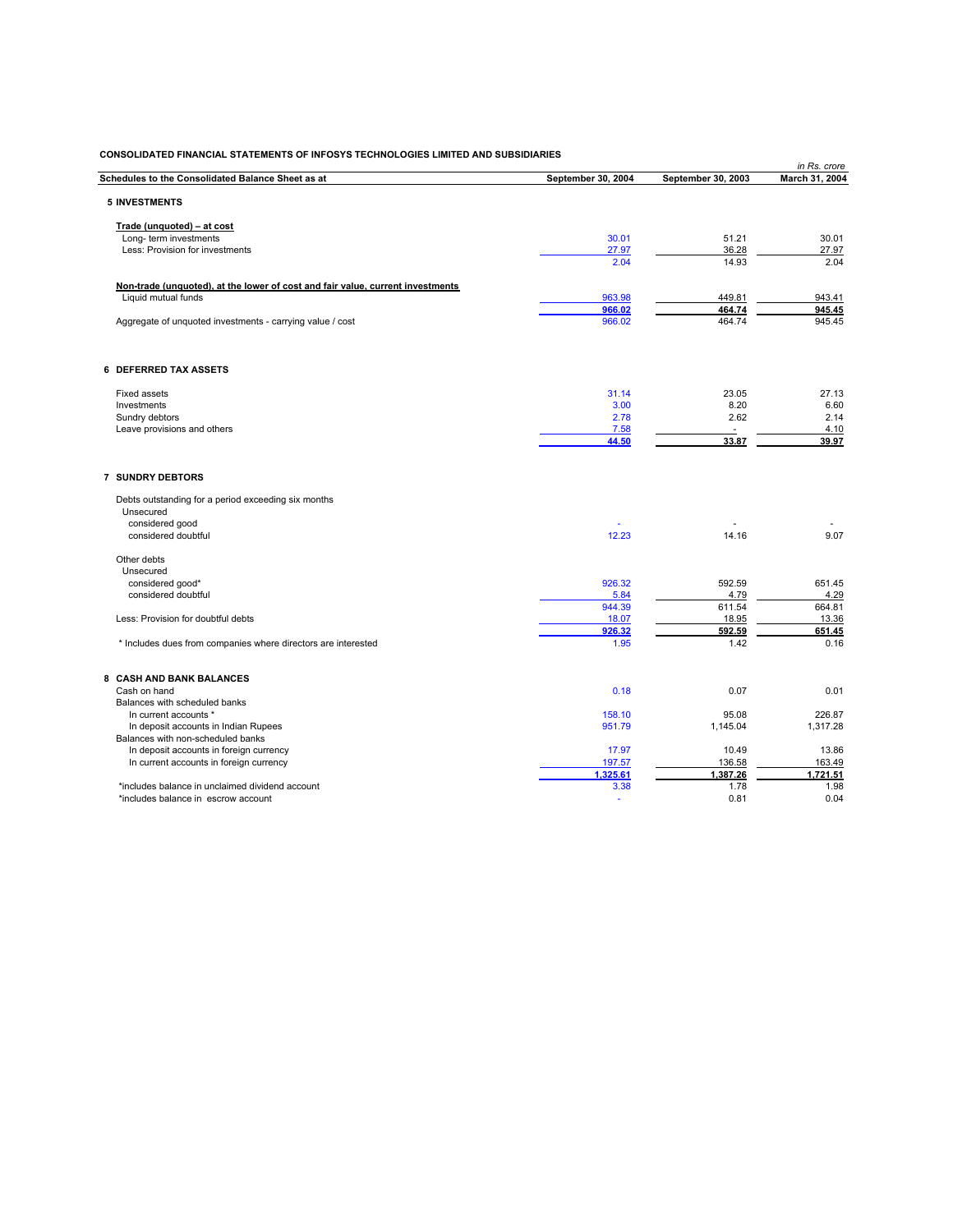| CONSOLIDATED FINANCIAL STATEMENTS OF INFOSYS TECHNOLOGIES LIMITED AND SUBSIDIARIES |                    |                    | in Rs. crore    |
|------------------------------------------------------------------------------------|--------------------|--------------------|-----------------|
| Schedules to the consolidated Balance Sheet as at                                  | September 30, 2004 | September 30, 2003 | March 31, 2004  |
| 9 LOANS AND ADVANCES                                                               |                    |                    |                 |
|                                                                                    |                    |                    |                 |
| Unsecured, considered good                                                         |                    |                    |                 |
| Advances                                                                           |                    |                    |                 |
| prepaid expenses                                                                   | 35.15              | 28.41              | 37.95           |
| for supply of goods and rendering of services                                      | 6.72               | 2.02               | 5.83            |
| Others                                                                             | 12.48<br>54.35     | 12.82<br>43.25     | 3.65<br>47.43   |
| Unbilled revenues                                                                  | 134.39             | 85.58              | 103.09          |
| Advance income tax                                                                 | 276.09             | 198.13             | 210.27          |
| Loans and advances to employees *                                                  |                    |                    |                 |
| housing and other loans                                                            | 67.77              | 101.29             | 83.36           |
| salary advances                                                                    | 40.74              | 26.79              | 36.37           |
| Electricity and other deposits                                                     | 14.12              | 12.91              | 9.50            |
| Rental deposits                                                                    | 16.44              | 16.16              | 14.98           |
| Deposits with financial institutions and body corporate                            | 247.48             | 333.91             | 207.85          |
| Deposits with government authorities                                               | 0.01               | ÷                  | 0.01            |
| Other assets                                                                       | 0.41               | 4.72               | 8.19            |
|                                                                                    | 851.80             | 822.74             | 721.05          |
| Unsecured, considered doubtful                                                     |                    |                    |                 |
| Loans and advances to employees                                                    | 0.23               | 0.54               | 0.09            |
|                                                                                    | 852.03             | 823.28             | 721.14          |
| Less: Provision for doubtful loans and advances to employees                       | 0.23               | 0.54               | 0.09            |
|                                                                                    | 851.80             | 822.74             | 721.05          |
| * includes dues by non-director officers of the company                            | 0.04               |                    |                 |
| Maximum amounts due by non-director officers at any time during the year           | 0.04               | 0.06               | 0.06            |
| Sundry creditors<br>for capital goods                                              | 2.00               | 0.43               | 1.48            |
| for goods and services                                                             | 5.39               | 0.65               | 2.65            |
| for accrued salaries and benefits                                                  |                    |                    |                 |
| salaries                                                                           | 17.66              | 12.71              | 15.22           |
| bonus and incentives                                                               | 164.29             | 128.74             | 243.78          |
| unavailed leave                                                                    | 54.06              | 29.42              | 51.82           |
| for other liabilities                                                              | 99.46              | 59.50              | 63.77           |
| provision for expenses<br>retention monies                                         | 13.15              | 5.97               | 5.27            |
| withholding and other taxes payable                                                | 59.41              | 24.81              | 44.46           |
| for purchase of intellectual property rights                                       | 20.62              | 20.27              | 19.21           |
| others                                                                             | 12.79              | 6.91               | 2.25            |
|                                                                                    | 448.83             | 289.41             | 449.91          |
| Advances received from clients                                                     | 39.11              | 13.92              | 65.19           |
| Unearned revenue                                                                   | 102.49             | 71.19              | 63.85           |
| Loss on forward exchange contracts                                                 | 19.99              |                    |                 |
| Unclaimed dividend                                                                 | 3.38               | 1.78               | 1.98            |
|                                                                                    | 613.80             | 376.30             | 580.93          |
| <b>11 PROVISIONS</b>                                                               |                    |                    |                 |
|                                                                                    |                    |                    |                 |
| Proposed dividend                                                                  | 133.93             | 96.09              | 766.37          |
| Provision for                                                                      |                    |                    |                 |
| tax on dividend                                                                    | 17.50              | 12.31<br>231.05    | 98.19<br>316.74 |
| income taxes<br>post-sales client support and warranties                           | 424.93<br>23.92    | 4.67               | 5.13            |
| retiral benefits                                                                   | 0.37               | 0.57               | 0.79            |
|                                                                                    | 600.65             | 344.69             | 1.187.22        |
|                                                                                    |                    |                    |                 |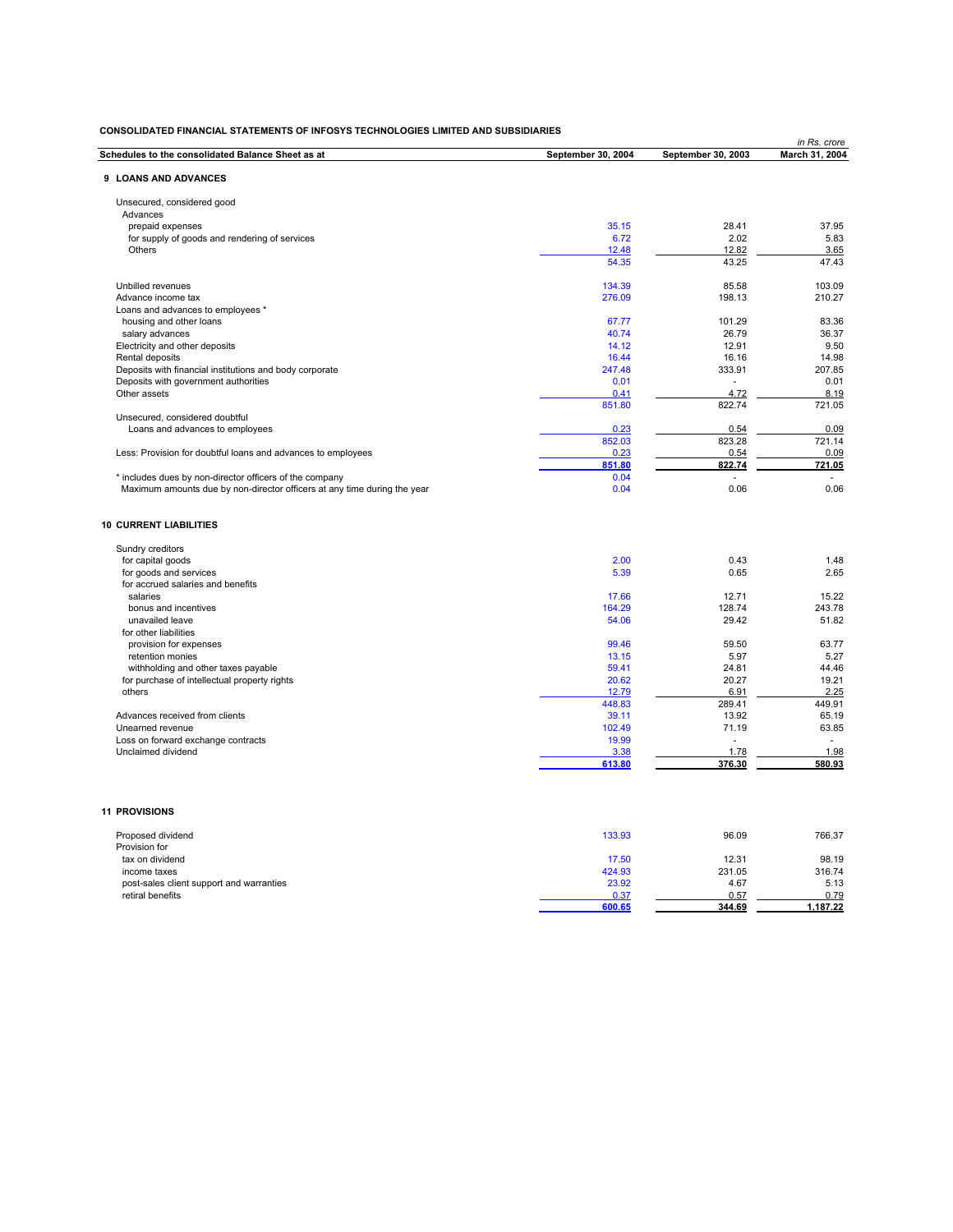|                                                                                    |                |                          |                       |                         | in Rs. crore             |
|------------------------------------------------------------------------------------|----------------|--------------------------|-----------------------|-------------------------|--------------------------|
| Schedules to Consolidated Profit and Loss Account for the                          |                | Quarter ended            | Half year ended       | Year ended<br>March 31. |                          |
|                                                                                    |                | September 30,            | September 30,<br>2004 |                         |                          |
|                                                                                    | 2004           | 2003                     |                       | 2003                    | 2004                     |
| 12 SOFTWARE DEVELOPMENT AND BUSINESS PROCESS MANAGEMENT EXPENSES                   |                |                          |                       |                         |                          |
| Salaries and bonus including overseas staff expenses                               | 736.08         | 486.34                   | 1,388.33              | 943.83                  | 2,079.57                 |
| Staff welfare                                                                      | 4.60           | 2.93                     | 8.21                  | 6.14                    | 13.49                    |
| Contribution to provident and other funds                                          | 19.85          | 13.34                    | 36.16                 | 24.28                   | 51.63                    |
| Overseas travel expenses                                                           | 66.47          | 43.54                    | 130.00                | 86.75                   | 174.00                   |
| Consumables                                                                        | 5.05           | 2.05                     | 8.39                  | 3.79                    | 10.09                    |
| Cost of software packages                                                          |                |                          |                       |                         |                          |
| for own use                                                                        | 27.74          | 21.47                    | 49.77                 | 35.07                   | 64.84                    |
| for service delivery to clients                                                    | 6.11           | 2.48                     | 9.65                  | 12.34                   | 16.12                    |
| Cost of technical sub-contractors                                                  | 24.54          | 8.27                     | 38.81                 | 35.42                   | 65.78                    |
| Computer maintenance                                                               | 4.82           | 3.22                     | 7.90                  | 5.58                    | 12.26                    |
| Communication expenses                                                             | 13.81<br>11.58 | 9.98                     | 26.51<br>18.79        | 19.48                   | 42.58<br>0.30            |
| Provision for post-sales client support and warranties<br>Traveling and conveyance | 2.45           | (0.32)<br>0.51           | 3.80                  | (0.15)<br>0.87          | 3.44                     |
| Rent                                                                               | 2.51           | 1.47                     | 4.19                  | 1.47                    | 4.57                     |
| Other miscellaneous expenses                                                       | 1.05           |                          | 1.37                  |                         | $\overline{\phantom{a}}$ |
|                                                                                    | 926.66         | 595.28                   | 1.731.88              | 1.174.87                | 2.538.67                 |
|                                                                                    |                |                          |                       |                         |                          |
| <b>13 SELLING AND MARKETING EXPENSES</b>                                           |                |                          |                       |                         |                          |
| Salaries and bonus including overseas staff expenses                               | 71.48          | 50.81                    | 137.09                | 101.95                  | 216.47                   |
| Staff welfare                                                                      | 0.11           | 0.17                     | 0.28                  | 0.25                    | 0.75                     |
| Contribution to provident and other funds                                          | 0.37           | 0.81                     | 0.76                  | 1.24                    | 1.82                     |
| Overseas travel expenses                                                           | 12.96          | 9.92                     | 26.51                 | 19.22                   | 42.57                    |
| Consumables                                                                        | 0.08           | 0.03                     | 0.21                  | 0.08                    | 0.20                     |
| Cost of software packages                                                          |                |                          |                       |                         |                          |
| for own use                                                                        | ä,             | ÷                        | 0.01                  | 0.01                    | 0.18                     |
| Computer maintenance                                                               | 0.01           | 0.01                     | 0.12                  | 0.02                    | 0.04                     |
| Traveling and conveyance                                                           | 4.94           | 0.29                     | 6.32                  | 0.62                    | 2.29                     |
| Rent                                                                               | 2.56           | 3.95                     | 5.64                  | 6.90                    | 15.19                    |
| Telephone charges                                                                  | 1.67           | 1.20                     | 2.84                  | 2.29                    | 5.16                     |
| Professional charges                                                               | 5.96           | 0.78                     | 9.09                  | 2.78                    | 6.11                     |
| Printing and stationery                                                            | 0.35           | 0.25                     | 0.65                  | 0.52                    | 1.05                     |
| Advertisements                                                                     | 0.66           | 0.12                     | 0.87                  | 0.24                    | 0.64                     |
| <b>Brand building</b>                                                              | 12.67          | 9.41                     | 18.44                 | 15.15                   | 34.23                    |
| Office maintenance                                                                 | 0.28           | 0.07                     | 0.71                  | 0.11                    | 0.88                     |
| Power and fuel                                                                     | ÷.             | 0.01                     | ÷.                    | 0.03                    | 0.04                     |
| Insurance charges                                                                  | 0.15           | 0.01                     | 0.24                  | 0.04                    | 0.11                     |
| Rates and taxes                                                                    | ä,             | $\overline{\phantom{m}}$ | 0.03                  | 0.03                    | 0.08                     |
| Bank charges and commission                                                        | ÷              | ٠                        | $\omega$              | 0.01                    | 0.02                     |
| Commission charges                                                                 | 6.73           | 0.64                     | 8.49                  | 2.91                    | 7.27                     |
| Marketing expenses                                                                 | 0.27           | 1.83                     | 6.57                  | 2.69                    | 6.45                     |
| Sales promotion expenses                                                           | 0.34           | 0.09                     | 0.58                  | 0.20                    | 0.72                     |
| Miscellaneous expenses                                                             | 0.68           | 2.29                     | 2.02                  | 7.05                    | 8.63                     |
|                                                                                    |                |                          |                       |                         |                          |
|                                                                                    | 122.27         | 82.69                    | 227.47                | 164.34                  | 350.90                   |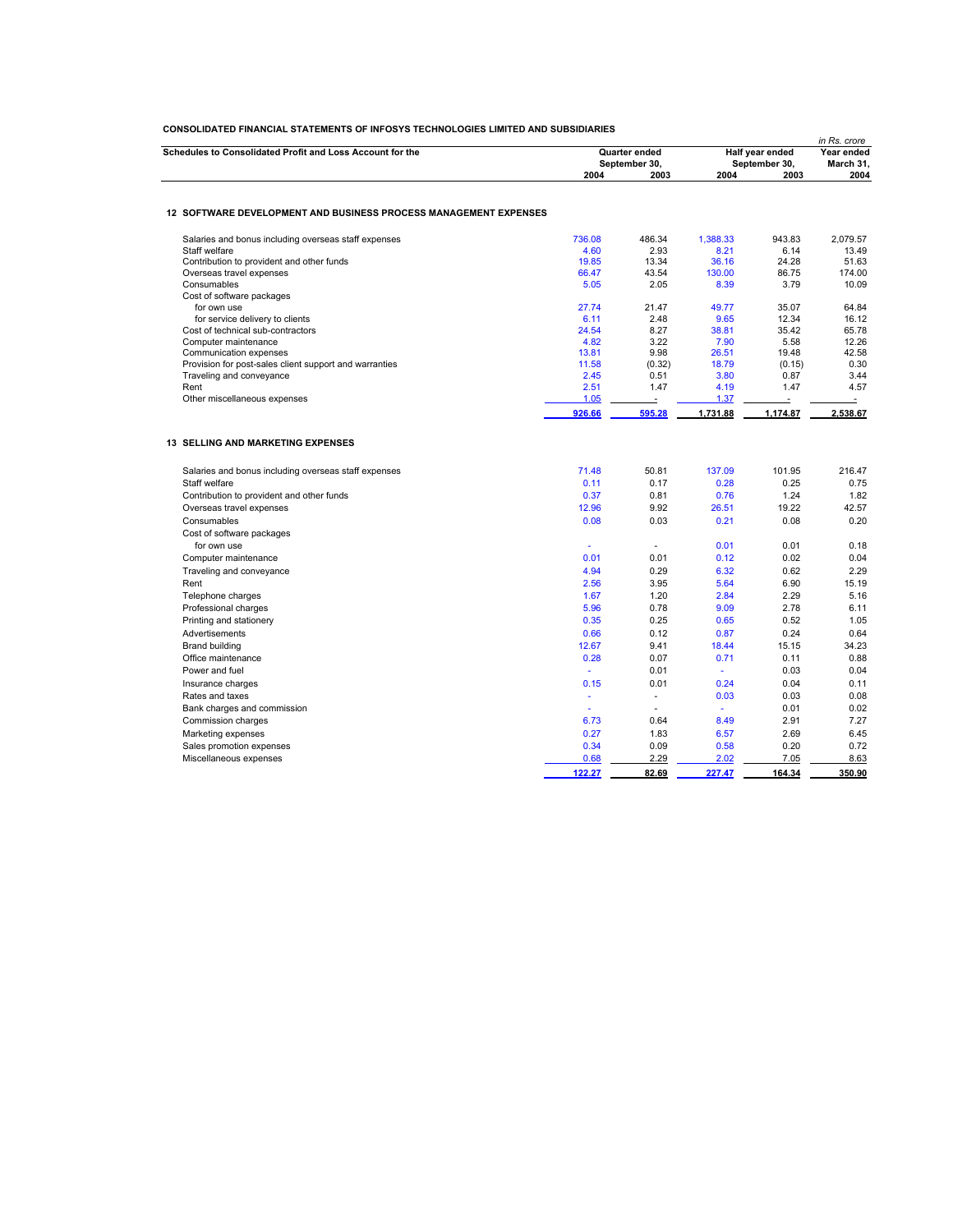| Schedules to Consolidated Profit and Loss Account for the                   |                     | Quarter ended<br>September 30, |                          |                       | in Rs. crore<br>Year ended<br>March 31, |  |
|-----------------------------------------------------------------------------|---------------------|--------------------------------|--------------------------|-----------------------|-----------------------------------------|--|
|                                                                             | 2004                | 2003                           | 2004                     | September 30,<br>2003 | 2004                                    |  |
| <b>14 GENERAL AND ADMINISTRATION EXPENSES</b>                               |                     |                                |                          |                       |                                         |  |
| Salaries and bonus including overseas staff expenses                        | 29.28               | 18.57                          | 55.20                    | 36.32                 | 81.93                                   |  |
| Staff welfare                                                               | 0.17                | 0.03                           | 0.31                     | 0.04                  | 0.28                                    |  |
| Contribution to provident and other funds                                   | 1.87                | 1.26                           | 3.60                     | 2.47                  | 5.02                                    |  |
| Overseas travel expenses                                                    | 2.72                | 2.28                           | 4.81                     | 3.99                  | 7.07                                    |  |
| Traveling and conveyance                                                    | 9.95                | 5.19                           | 18.78                    | 9.51                  | 22.72                                   |  |
| Cost of software packages                                                   |                     |                                |                          |                       |                                         |  |
| for own use                                                                 | 0.49                | 0.42                           | 0.91                     | 0.42                  | 1.89                                    |  |
| Rent                                                                        | 6.08                | 3.66                           | 10.44                    | 10.77                 | 19.38                                   |  |
| Telephone charges                                                           | 12.70               | 7.63                           | 22.90                    | 14.96                 | 30.25                                   |  |
| Professional charges                                                        | 18.24               | 10.05                          | 30.82                    | 16.72                 | 36.29                                   |  |
| Printing and stationery                                                     | 2.85                | 1.10                           | 4.76                     | 3.47                  | 6.11                                    |  |
| Advertisements                                                              | 2.57                | 0.36                           | 4.67                     | 1.36                  | 5.51                                    |  |
| Office maintenance                                                          | 10.70               | 6.43                           | 19.06                    | 12.72                 | 29.32                                   |  |
| Repairs to building                                                         | 2.68                | 1.49                           | 4.01                     | 3.39                  | 10.52                                   |  |
| Repairs to plant and machinery                                              | 1.54                | 1.51                           | 3.11                     | 2.60                  | 4.85                                    |  |
| Power and fuel                                                              | 10.46               | 7.55                           | 20.08                    | 14.97                 | 30.14                                   |  |
| Recruitment and training                                                    | 0.28                | 0.09                           | 0.85                     | 0.13                  | 1.21                                    |  |
| Insurance charges                                                           | 7.62                | 6.26                           | 15.31                    | 11.53                 | 24.67                                   |  |
| Rates and taxes                                                             | 2.38                | 1.01                           | 4.95                     | 2.21                  | 5.62                                    |  |
| Donations                                                                   | 4.83                | 3.51                           | 9.05                     | 7.02                  | 14.29                                   |  |
| Auditor's remuneration                                                      |                     |                                |                          |                       |                                         |  |
| statutory audit fees                                                        | 0.22                | 0.10                           | 0.42                     | 0.18                  | 0.63                                    |  |
| certification charges                                                       | Ξ                   | $\sim$                         | $\overline{\phantom{a}}$ |                       | 0.10                                    |  |
|                                                                             |                     |                                | ÷.                       |                       |                                         |  |
| others                                                                      | $\bar{\phantom{a}}$ |                                |                          |                       | 0.06                                    |  |
| out-of-pocket expenses                                                      | 0.01                | 0.01                           | 0.01                     | 0.01                  | 0.02                                    |  |
| Provision for bad and doubtful debts                                        | 5.26                | 10.73                          | 11.58                    | 14.02                 | 15.99                                   |  |
| Provision for doubtful loans and advances                                   | 0.09                | 0.12                           | 0.11                     | 0.13                  | 0.14                                    |  |
| Bank charges and commission                                                 | 0.36                | 0.19                           | 0.62                     | 0.40                  | 0.73                                    |  |
| Commission to non-whole time directors                                      | 0.39                | 0.39                           | 0.78                     | 0.78                  | 1.49                                    |  |
| Postage and courier                                                         | 1.45                | 0.71                           | 2.92                     | 1.95                  | 3.98                                    |  |
| Books and periodicals                                                       | 0.70                | 0.35                           | 1.28                     | 0.58                  | 1.51                                    |  |
| Research grants                                                             | 0.09                | 0.12                           | 0.19                     | 0.18                  | 0.54                                    |  |
| Freight charges                                                             | 0.14                | 0.15                           | 0.37                     | 0.30                  | 0.84                                    |  |
| Professional membership and seminar participation fees                      | 1.43                | 0.66                           | 3.03                     | 1.36                  | 3.71                                    |  |
| Miscellaneous expenses                                                      | 1.82                | 0.44                           | 2.11                     | 0.86                  | 2.38                                    |  |
|                                                                             | 139.37              | 92.37                          | 257.04                   | 175.35                | 369.19                                  |  |
| <b>15 OTHER INCOME</b>                                                      |                     |                                |                          |                       |                                         |  |
| Interest received on deposits with banks and others*                        | 14.27               | 20.36                          | 34.60                    | 43.67                 | 84.51                                   |  |
| Dividend received on investment in liquid mutual funds (non-trade unquoted) | 8.65                | 3.55                           | 17.68                    | 3.55                  | 17.72                                   |  |
|                                                                             |                     |                                |                          |                       |                                         |  |
| Miscellaneous income                                                        | 0.25                | 0.25                           | 0.51                     | 1.32                  | 1.13                                    |  |
| Exchange differences (refer to note 23.2)                                   | 6.43<br>29.60       | 19.00<br>43.16                 | (7.48)<br>45.31          | 26.56<br>75.10        | 20.02<br>123.38                         |  |
| *Tax deducted at source                                                     | 2.44                | 4.30                           | 6.74                     | 8.57                  | 16.82                                   |  |
| <b>16 PROVISION FOR TAXATION</b>                                            |                     |                                |                          |                       |                                         |  |
| Current period/ year                                                        |                     |                                |                          |                       |                                         |  |
| Income taxes                                                                | 82.57               | 55.53                          | 151.07                   | 108.14                | 228.54                                  |  |
| Deferred taxes                                                              | (0.01)              | 4.47                           | (4.40)                   | 2.94                  | (1.11)                                  |  |
|                                                                             | 82.56               | 60.00                          | 146.67                   | 111.08                | 227.43                                  |  |
| Prior period/ years                                                         |                     |                                |                          | 0.92                  | 0.11                                    |  |
|                                                                             | 82.56               | 60.00                          | 146.67                   | 112.00                | 227.54                                  |  |